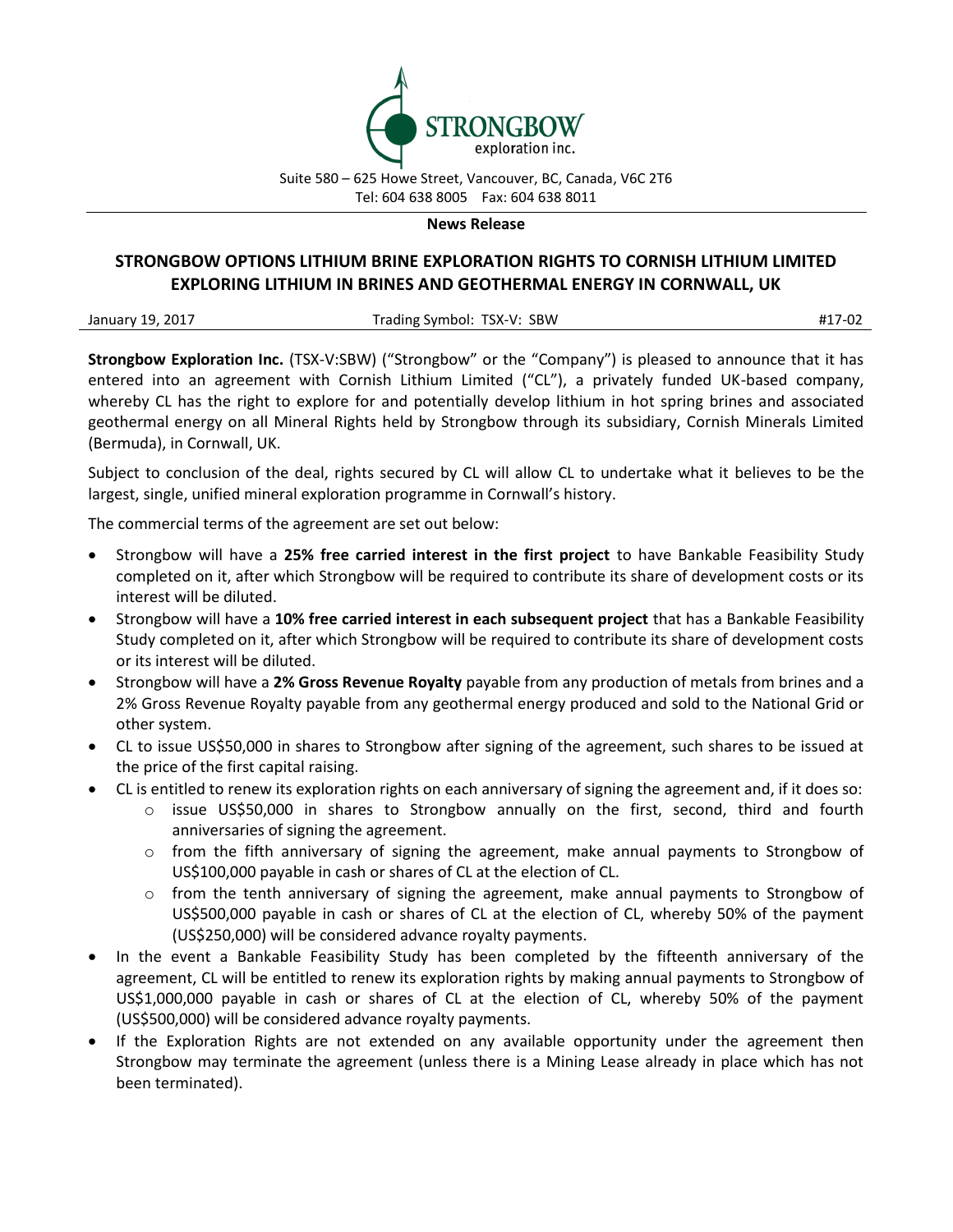#### **Richard Williams, Strongbow CEO stated:**

*"Cornish Lithium has developed a very promising exploration concept, which represents the first lithium exploration opportunity in the UK. Hot spring brines, often with high levels of lithium, have been recorded from tin mining operations in Cornwall since the mid-1800s. This region has great potential for the discovery of commercial quantities of lithium in such springs. We look forward to working with Cornish Lithium to realise the potential of this project and attract further investment into the resource sector in Cornwall, as we continue to independently advance work and maintain our corporate focus on our 100% owned South Crofty tin project."*

## **Jeremy Wrathall, CEO of Cornish Lithium, commented:**

*"We are delighted to have signed agreements to explore for and develop lithium contained in hot spring brines with Strongbow Exploration, Mineral Exploration Limited and Tregothnan Estates. The rights secured cover the key areas of interest based on historic recordings of lithium in such springs, allowing us to further investigate these occurrences and to identify potential sites for commercial extraction facilities.*

*"Cornish Lithium has been set up to explore the potential for a lithium industry in the UK, which would give the country significant strategic advantages in a world increasingly focussed on zero emissions and renewable power. We believe the potential benefits of developing a lithium industry in Cornwall will be significant for the county and for the UK as a whole.*

*"We believe that this is a hugely exciting opportunity to put Cornwall back on the map as a mining centre as well as develop a new industry in the UK. We look forward to providing further updates as the project develops."*

## **Cornish Lithium**

The presence of lithium in hot spring brines in Cornwall has been known since the mid-1800s but this was regarded as a curiosity, given there was no developed market for the metal at that time. New technology now offers the potential to extract lithium from these hot spring brines and to supply product to the rapidly growing battery market for electric cars and for power storage.

Cornish Lithium has entered into definitive mineral rights agreements with Strongbow, Mineral Exploration Limited (a private company based in Cornwall) and signed a Heads of Agreement with Tregothnan Estates, to carry out exploration for, and development of, lithium in hot spring brines within the majority of the mineral rights held by these entities.

- **Lithium**
	- $\circ$  The rapid growth in demand for lithium-ion batteries is now centre stage globally given the dramatic switch towards electric cars. Most major vehicle manufacturers have outlined an electric car development programme with some manufacturers expecting 25 per cent of their sales to be electric vehicles by 2025. It is considered vital that new sources of lithium are developed, particularly in Europe in order that European car manufacturers can gain secure access to the lithium supply.
	- o The UK Government has defined lithium as a metal of strategic importance to the country.
	- $\circ$  The majority of lithium produced today comes from South America, Australia and China.

## **Mining Lithium in Cornwall**

o Cornwall has a long-established mining history and offers excellent infrastructure, a knowledgeable workforce and a supportive community. CL will not be a miner in the traditional sense as the Company intends to extract lithium bearing hot spring brines via drill holes. The Company expects to draw on the abundance of technical knowledge in the County, and especially at the worldrenowned Camborne School of Mines.